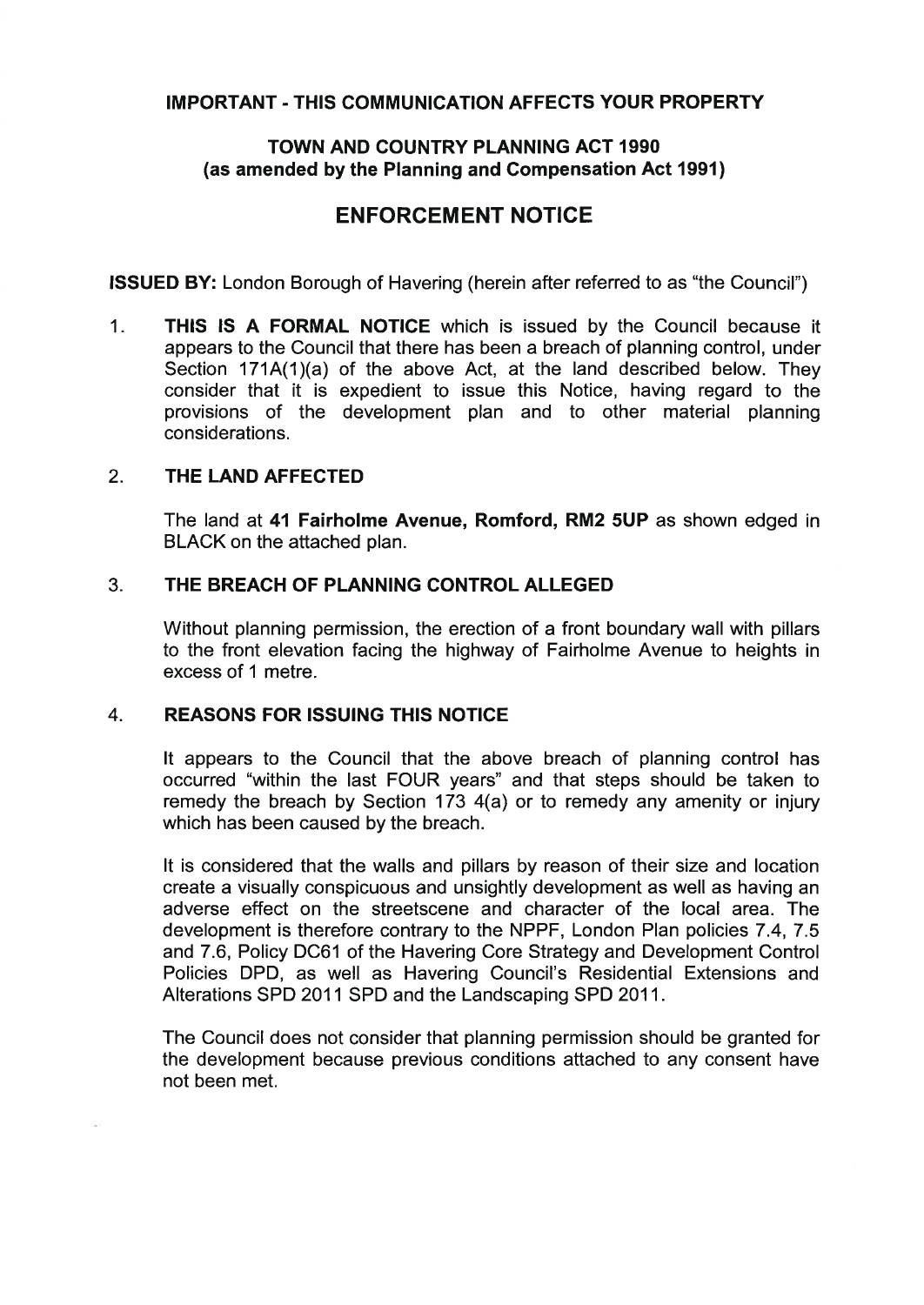#### 5. **WHAT YOU ARE REQUIRED TO DO**

This Enforcement Notices requires within **TWO MONTHS** from the effective date of this Notice to:

- Remove the pillars from the front boundary of the dwelling; OR  $(i)$
- (ii) Reduce the height of any wall pillars which face Fairholme Avenue to no more than 1 metre;

#### And

(ii). Remove all materials and debris resulting from step (i) from the site.

## 6. **WHEN THIS NOTICE TAKES EFFECT**

This Notice takes effect on 15<sup>th</sup> August 2018, unless an appeal is made against it beforehand.

Dated:  $12^{th}$  July 2018

 $Signed: *Pauli* & *(oblull)*$  Authorised Officer

David Colwill - Team Leader Planning Enforcement & Appeals on behalf of London Borough of Havering Town Hall Main Road Romford RMI 3BD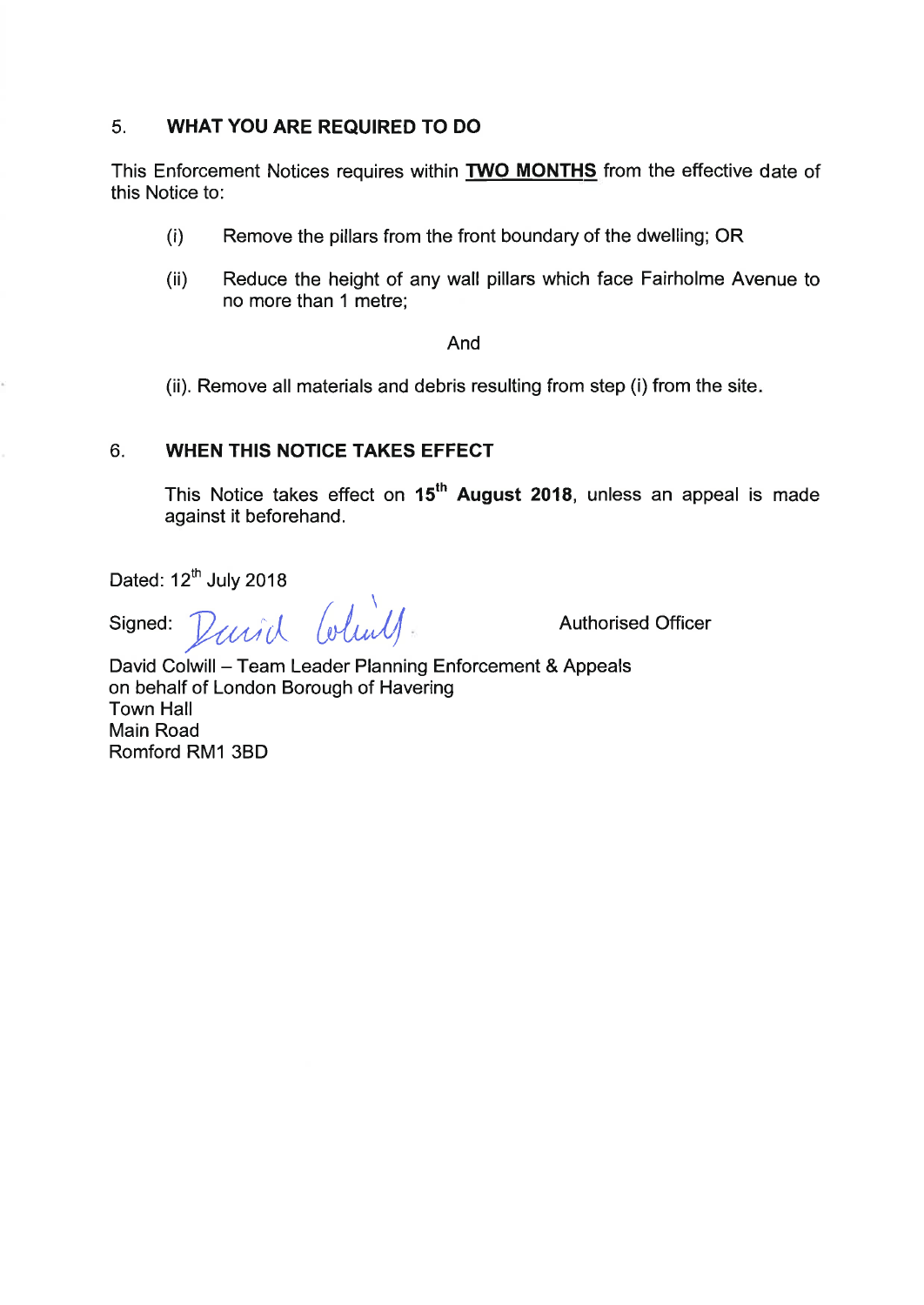## **YOUR RIGHT OF APPEAL**

You can appeal against this Enforcement Notice to the Secretary of State by the 15<sup>th</sup> **August 2018.** Further details are given in the attached explanatory note.

## **WHAT HAPPENS IF YOU DO NOT APPEAL**

If you do not appeal against this Enforcement Notice, it will take effect on **15" August 2018** and you must then ensure that the required steps for complying with it, for which you may be held responsible, are taken within the period specified in the Notice.

## **FAILURE TO COMPLY WITH AN ENFORCEMENT NOTICE WHICH HAS TAKEN EFFECT CAN RESULT IN PROSECUTION ANDIOR REMEDIAL ACTION BY THE COUNCIL.**

## **EXPLANATORY NOTES**

### **STATUTORY PROVISIONS**

A summary of Sections 171A, 171B and 172 to 177 of the Town and Country Planning Act 1990 (as amended) is enclosed with this Notice.

### **YOUR RIGHT OF APPEAL**

You can appeal against this Notice, but any appeal must be in writing and received, or posted (with the postage paid and properly addressed) in time to be received in the ordinary course of the post, by the Secretary of State before 15<sup>th</sup> August 2018.

If you intend to appeal against this Notice you should follow the instructions given on the information sheet from the Planning Inspectorate which accompanies this Notice.

#### **GROUNDS OF APPEAL**

The grounds of appeal are set out in Section 174 of the Town and Country Planning Act 1990 (as amended) you may appeal on one or more of the following grounds:-

- that, in respect of any breach of planning control which may be  $(a)$ constituted by the matters stated in the Notice, planning permission ought to be granted, as the case may be, the condition or limitation concerned ought to be discharged;
- that those matters have not occurred;  $(b)$
- that those matters (if they occurred) do not constitute a breach of  $(c)$ planning control;
- that, at the date when the notice was issued, no enforcement action  $(d)$ could be taken in respect of any breach of planning control which may be constituted by those matters;
- $(e)$ that copies of the Enforcement Notice were not served as required by section 172;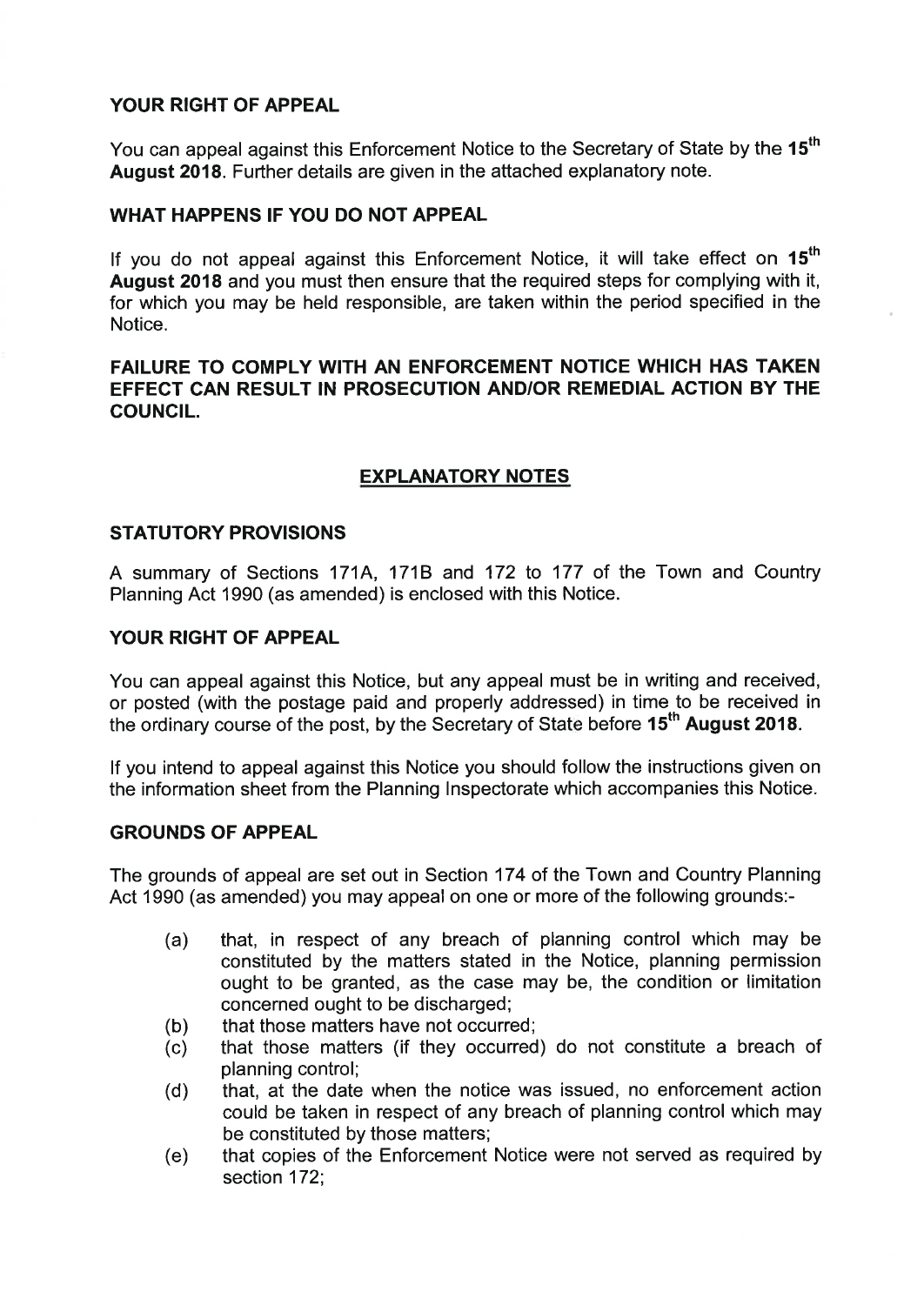- $(f)$ that steps required by the notice to be taken, or the activities required by the notice to cease, exceed what is necessary to remedy any breach of planning control which may be constituted by those matters or, as the case may be, to remedy any injury to amenity which has been caused by any such breach;
- that any period specified in the notice in accordance with section  $(g)$ 173(9) falls short of what should reasonably be allowed.

Not all these grounds may be relevant to you.

## **PLANNING APPLICATION FEE**

Should wish to appeal on ground (a) - that planning permission should be granted for the unauthorised development - then a fee of **f206.00** is payable both to the Secretary of State and to the Council, making the total fees payable **f412.00** If the fees are not paid then that ground of appeal will not be valid.

### **STATEMENT ON GROUNDS OF APPEAL**

You must submit to the Secretary of State, either when giving notice of appeal or within 14 days from the date on which the Secretary of State sends you a notice so requiring, a statement in writing specifying the grounds on which you are appealing against the Enforcement Notice and stating briefly the facts on which you propose to rely in support of each of those grounds.

### **RECIPIENTS OF THE ENFORCEMENT NOTICE**

The names and addresses of all the persons on whom the Enforcement Notice has been served are:

- (1) The Owner / Occupier, 41 Fairholme Avenue, Romford, RM2 5UP
- (2) Gary Clark, 41 Fairholme Avenue, Romford, RM2 5UP
- (3) Jeffrey Charles Garnett, 41 Fairholme Avenue, Romford, RM2 5UP
- (4) Companies Secretary, Bank of Scotland PLC (Scot. Co. Regn. No. SC327000) of Halifax, The Mound, Edinburgh, EH1 1YZ